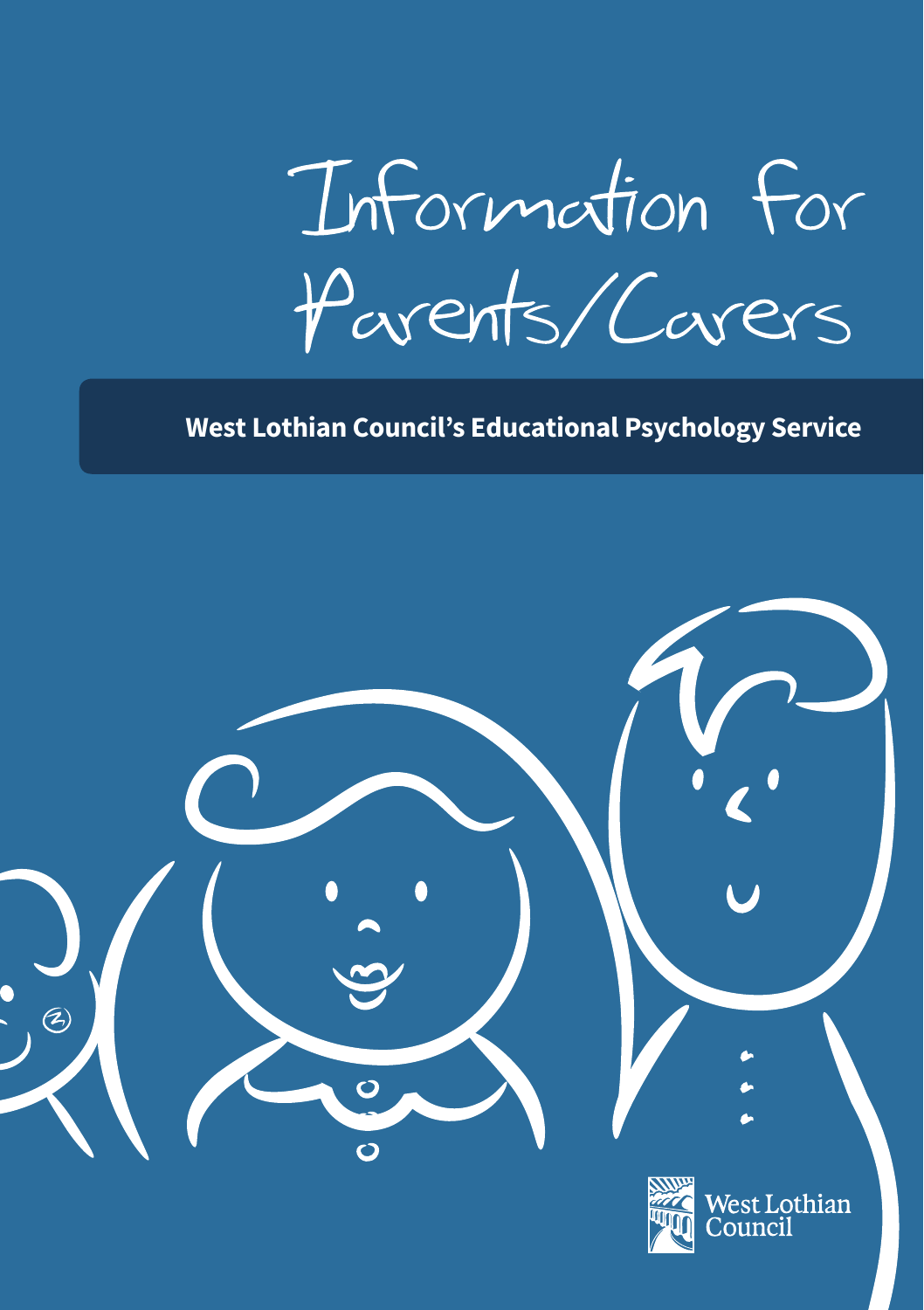# Who are we?

Educational Psychologists work to improve the wellbeing and educational achievements of children and young people. We work mainly through schools and nurseries with each establishment having an Educational Psychologist.

**Educational Psychologists follow professional standards as determined by the British Psychological Society and the Health Professions Council**

## What do we do?

We work with others who are trying to help children and young people make the most of their lives. We will always seek the views of parents/carers, children and young people.

Using our knowledge of psychology, child development, learning and education we provide support, training and advice.

## When do we become involved?

**We can only become involved with your permission.** 

*A member of school or*  **nursery staff may ask for**  *your permission if they have tried their usual*  **strategies and are looking**  *for further advice and support to help improve things for your child.*

*Another professional may request your permission if they are concerned about an area of your child's development that could*  **affect their educational**  *progress.* 

*You may have concerns which you wish us to address. If this is the case you should discuss this*  **with a member of staff**  *in your child's school/ nursery.*

*Once you have given permission for someone to speak to us about your child they should get back to you telling you what was discussed and agreed.*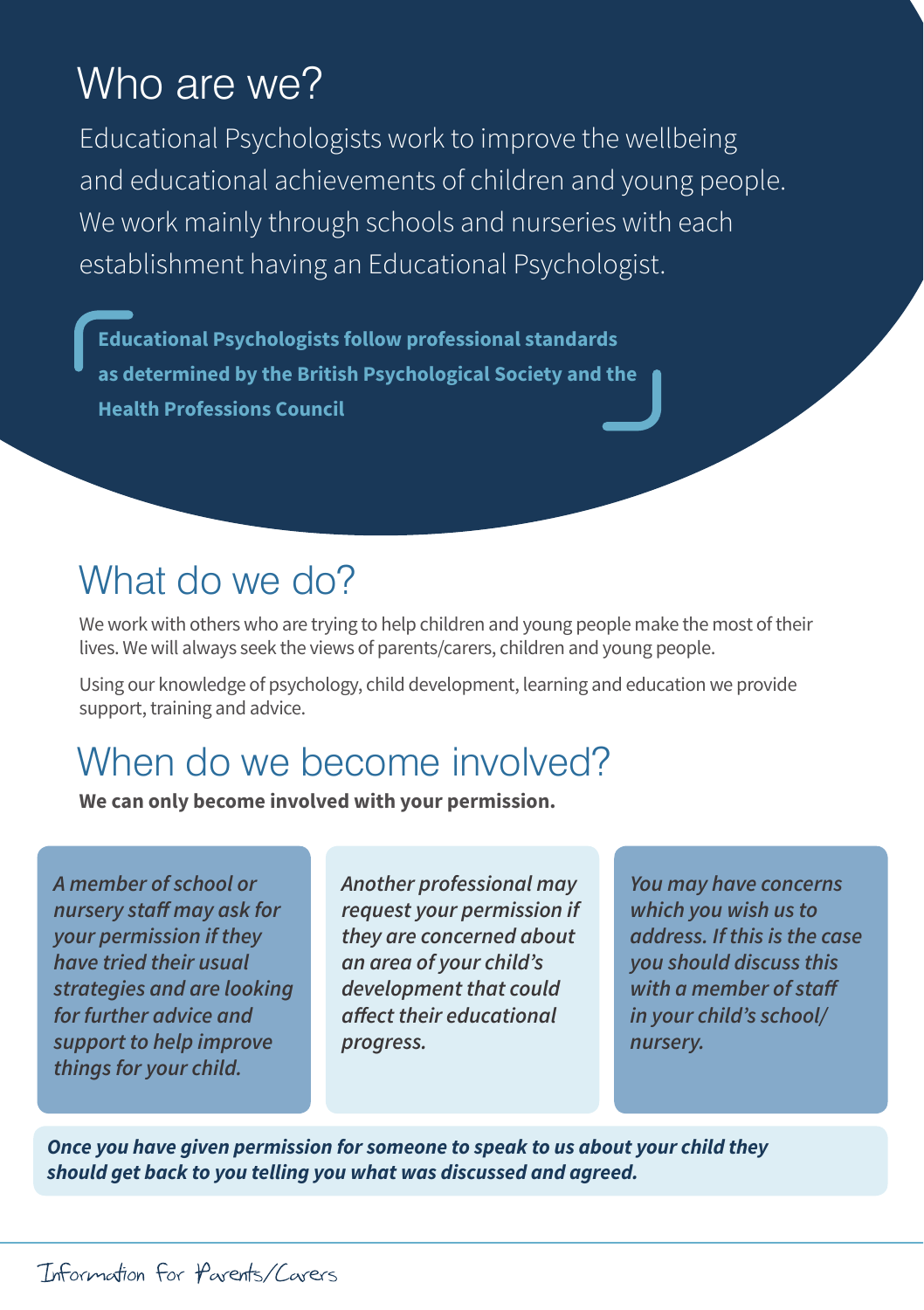## What will we do?

If your child is not yet in school or nursery, we will start by discussing the situation with yourself. Otherwise, we will usually meet with a member of staff in school. In most cases, we will then meet with you and the key professionals who know your child. Your child may be invited too if everyone thinks it is a good idea. At the meeting we will want to hear from everyone how things have been recently, what is going well and what the worries are. Following this meeting, we will be in a position to give our view of the situation and offer to do one or more of the following:

- offer advice to you and the school/nursery
- meet your child's teacher to discuss their progress
- look at existing assessment information
- · observe your child
- meet/work with your child
- suggest a referral to another service
- talk to other professionals who may know your child

**You can contact us at any time to discuss how things are progressing.**

You will always be kept informed of the work being done and you will receive feedback, usually at a meeting held in school/nursery.

We will always send you a copy of any reports we write about your child. We will also add a 'copy to' list at the end of our reports which will confirm who else the report has been sent to .

If your child is referred to our Service we will sometimes share information with other agencies, in line with Getting it Right for Every Child (GIRFEC) guidance, so that your child gets the best possible support.

### What records do we keep?

We usually need to record information about your child and any discussions that take place at the Consultation stage of our Service's Involvement. This is to ensure that useful information shared about your child by those at meetings, and what has been planned to support him or her, is easily accessed and can be referred to in later review meetings. The information will be stored electronically, on a secure system, by our Service for a period of up to 12 months, or until it is clear that we are unlikely to be involved again, before being deleted. However, a paper copy will be stored permanently in your child's file in school, and you will also receive a copy for your own records.

In some situations we may need to collect more detailed information about your child or be involved over a longer period of time. In these cases, your child will be formally referred to our Service. Children and young people referred to our Service will have basic details such as their name, date of birth and contact details stored on a secure database. More detailed information will also be stored in a confidential electronic file system accessed within our Service. When we

cease to be involved this file will be marked as 'closed' but still stored securely within Service's electronic data system. However, all records will be permanently deleted when your child reaches 23-years old. You or your child can request to see the information held by our Service on them at any time by writing to the Principal Educational Psychologist at the address on the back cover.